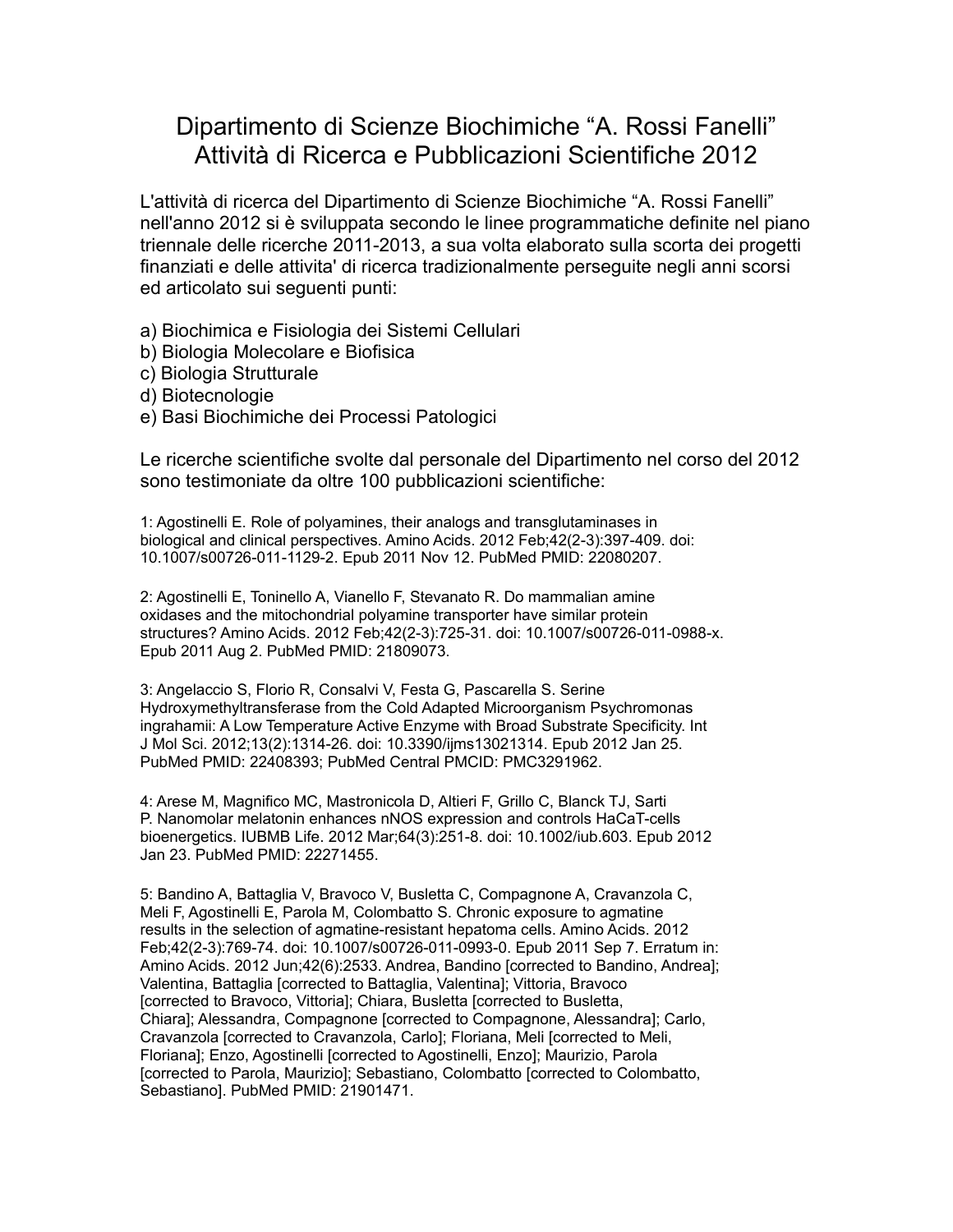6: Barba M, Sobolev AP, Zobnina V, Bonaccorsi di Patti MC, Cervoni L, Spiezia MC, Schininà ME, Pietraforte D, Mannina L, Musci G, Polticelli F. Cupricyclins, novel redox-active metallopeptides based on conotoxins scaffold. PLoS One. 2012;7(2):e30739. doi: 10.1371/journal.pone.0030739. Epub 2012 Feb 3. PubMed PMID: 22319584; PubMed Central PMCID: PMC3272027.

7: Barone E, Cenini G, Sultana R, Di Domenico F, Fiorini A, Perluigi M, Noel T, Wang C, Mancuso C, St Clair DK, Butterfield DA. Lack of p53 decreases basal oxidative stress levels in the brain through upregulation of thioredoxin-1, biliverdin reductase-A, manganese superoxide dismutase, and nuclear factor kappa-B. Antioxid Redox Signal. 2012 Jun 15;16(12):1407-20. doi: 10.1089/ars.2011.4124. Epub 2012 Feb 21. PubMed PMID: 22229939; PubMed Central PMCID: PMC3329952.

8: Barone E, Di Domenico F, Sultana R, Coccia R, Mancuso C, Perluigi M, Butterfield DA. Heme oxygenase-1 posttranslational modifications in the brain of subjects with Alzheimer disease and mild cognitive impairment. Free Radic Biol Med. 2012 Jun 1-15;52(11-12):2292-301. doi: 10.1016/j.freeradbiomed.2012.03.020. Epub 2012 Apr 17. PubMed PMID: 22549002; PubMed Central PMCID: PMC3377854.

9: Barone E, Mancuso C, Di Domenico F, Sultana R, Murphy MP, Head E, Butterfield DA. Biliverdin reductase-A: a novel drug target for atorvastatin in a dog pre-clinical model of Alzheimer disease. J Neurochem. 2012 Jan;120(1):135-46. doi: 10.1111/j.1471-4159.2011.07538.x. Epub 2011 Nov 9. PubMed PMID: 22004509.

10: Basciani S, Watanabe M, Mariani S, Passeri M, Persichetti A, Fiore D, Scotto d'Abusco A, Caprio M, Lenzi A, Fabbri A, Gnessi L. Hypogonadism in a patient with two novel mutations of the luteinizing hormone β-subunit gene expressed in a compound heterozygous form. J Clin Endocrinol Metab. 2012 Sep;97(9):3031-8. doi: 10.1210/jc.2012-1986. Epub 2012 Jun 21. PubMed PMID: 22723313.

11: Battaglia V, Tibaldi E, Grancara S, Zonta F, Brunati AM, Martinis P, Bragadin M, Grillo MA, Tempera G, Agostinelli E, Toninello A. Effect of peroxides on spermine transport in rat brain and liver mitochondria. Amino Acids. 2012 Feb;42(2-3):741-9. doi: 10.1007/s00726-011-0990-3. Epub 2011 Aug 2. PubMed PMID: 21809072.

12: Bertollini C, Murana E, Mosca L, D'Erme M, Scala F, Francioso A, Catalano M, Limatola C, Bregestovski P, Di Angelantonio S, Ragozzino D. Transient increase in neuronal chloride concentration by neuroactive aminoacids released from glioma cells. Front Mol Neurosci. 2012 Nov 26;5:100. doi: 10.3389/fnmol.2012.00100. eCollection 2012. PubMed PMID: 23189038; PubMed Central PMCID: PMC3505843.

13: Boumis G, Giardina G, Angelucci F, Bellelli A, Brunori M, Dimastrogiovanni D, Saccoccia F, Miele AE. Crystal structure of Plasmodium falciparum thioredoxin reductase, a validated drug target. Biochem Biophys Res Commun. 2012 Sep 7;425(4):806-11. doi: 10.1016/j.bbrc.2012.07.156. Epub 2012 Aug 6. PubMed PMID: 22889878.

14: Brama M, Politi L, Santini P, Migliaccio S, Scandurra R. Cadmium-induced apoptosis and necrosis in human osteoblasts: role of caspases and mitogen-activated protein kinases pathways. J Endocrinol Invest. 2012 Feb;35(2):198-208. doi: 10.3275/7801. Epub 2011 Jun 21. PubMed PMID: 21697648.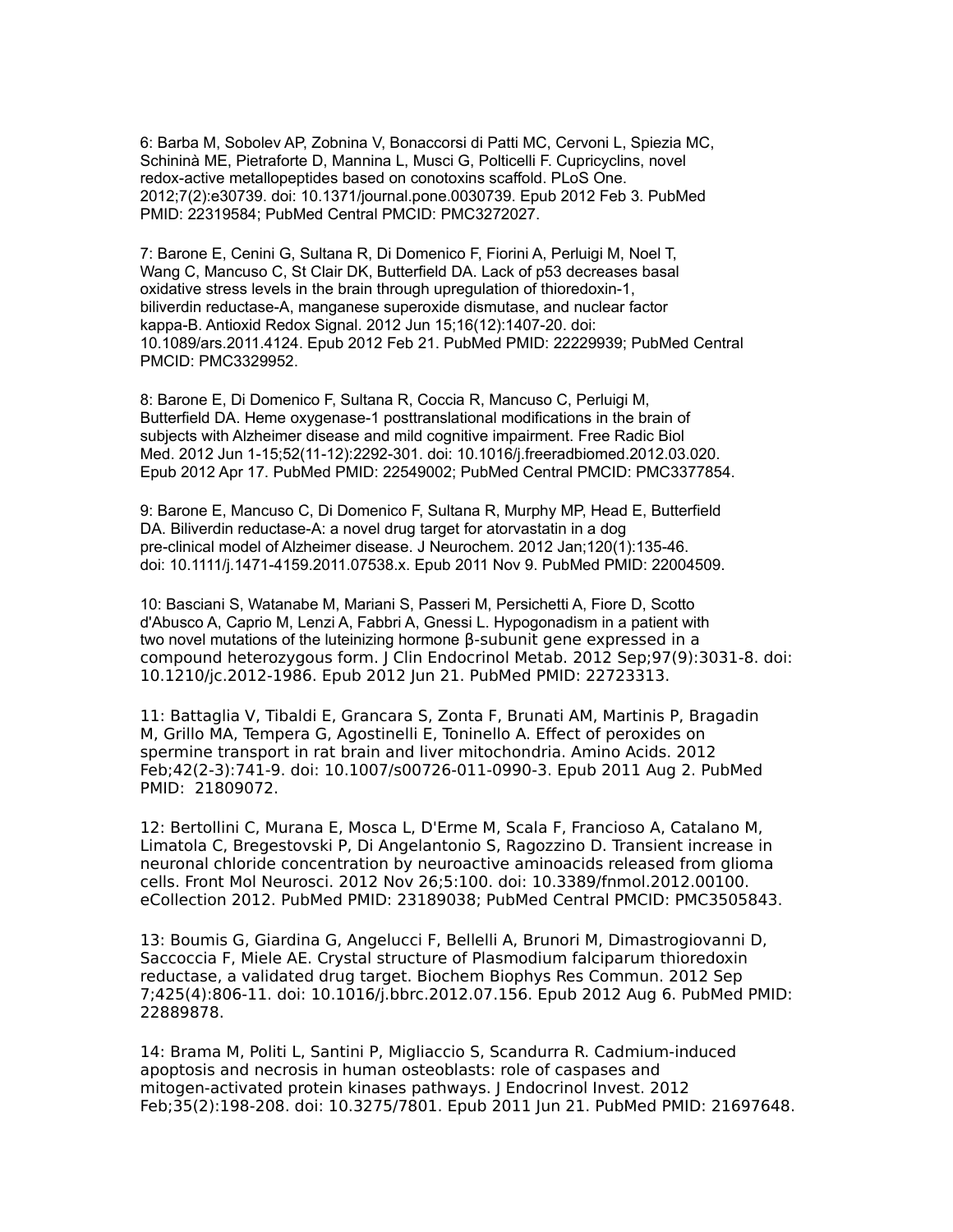15: Bramucci E, Paiardini A, Bossa F, Pascarella S. PyMod: sequence similarity searches, multiple sequence-structure alignments, and homology modeling within PyMOL. BMC Bioinformatics. 2012 Mar 28;13 Suppl 4:S2. doi: 10.1186/1471-2105-13-S4-S2. PubMed PMID: 22536966; PubMed Central PMCID: PMC3303726.

16: Brunori M. The Bohr effect before Perutz. Biochem Mol Biol Educ. 2012 Sep-Oct;40(5):297-9. doi: 10.1002/bmb.20629. Epub 2012 Aug 1. PubMed PMID: 22987550.

17: Brunori M, Gianni S, Giri R, Morrone A, Travaglini-Allocatelli C. Morphogenesis of a protein: folding pathways and the energy landscape. Biochem Soc Trans. 2012 Apr;40(2):429-32. doi: 10.1042/BST20110683. Review. PubMed PMID: 22435825.

18: Butterfield DA, Perluigi M, Reed T, Muharib T, Hughes CP, Robinson RA, Sultana R. Redox proteomics in selected neurodegenerative disorders: from its infancy to future applications. Antioxid Redox Signal. 2012 Dec 1;17(11):1610-55. Epub 2012 Jan 18. Review. PubMed PMID: 22115501; PubMed Central PMCID: PMC3448942.

19: Butterfield DA, Barone E, Di Domenico F, Cenini G, Sultana R, Murphy MP, Mancuso C, Head E. Atorvastatin treatment in a dog preclinical model of Alzheimer's disease leads to up-regulation of haem oxygenase-1 and is associated with reduced oxidative stress in brain. Int J Neuropsychopharmacol. 2012 Aug;15(7):981-7. doi: 10.1017/S1461145711001118. Epub 2011 Jul 18. PubMed PMID: 21767440.

20: Calinescu C, Mondovi B, Federico R, Ispas-Szabo P, Mateescu MA. Carboxymethyl starch: Chitosan monolithic matrices containing diamine oxidase and catalase for intestinal delivery. Int J Pharm. 2012 May 30;428(1-2):48-56. doi: 10.1016/j.ijpharm.2012.02.032. Epub 2012 Mar 3. PubMed PMID: 22402476.

21: Capuozzo E, Pecci L, Giovannitti F, Baseggio Conrado A, Fontana M. Oxidative and nitrative modifications of enkephalins by human neutrophils: effect of nitroenkephalin on leukocyte functional responses. Amino Acids. 2012 Aug;43(2):875-84. doi: 10.1007/s00726-011-1147-0. Epub 2011 Nov 24. PubMed PMID: 22113643.

22: Castiglione N, Rinaldo S, Giardina G, Stelitano V, Cutruzzolà F. Nitrite and nitrite reductases: from molecular mechanisms to significance in human health and disease. Antioxid Redox Signal. 2012 Aug 15;17(4):684-716. doi: 10.1089/ars.2011.4196. Epub 2012 Mar 16. Review. PubMed PMID: 22304560.

23: Cellini B, Oppici E, Paiardini A, Montioli R. Molecular insights into primary hyperoxaluria type 1 pathogenesis. Front Biosci (Landmark Ed). 2012 Jan 1;17:621-34. Review. PubMed PMID: 22201765.

24: Chi CN, Bach A, Strømgaard K, Gianni S, Jemth P. Ligand binding by PDZ domains. Biofactors. 2012 Sep-Oct;38(5):338-48. doi: 10.1002/biof.1031. Epub 2012 Jun 7. Review. PubMed PMID: 22674855.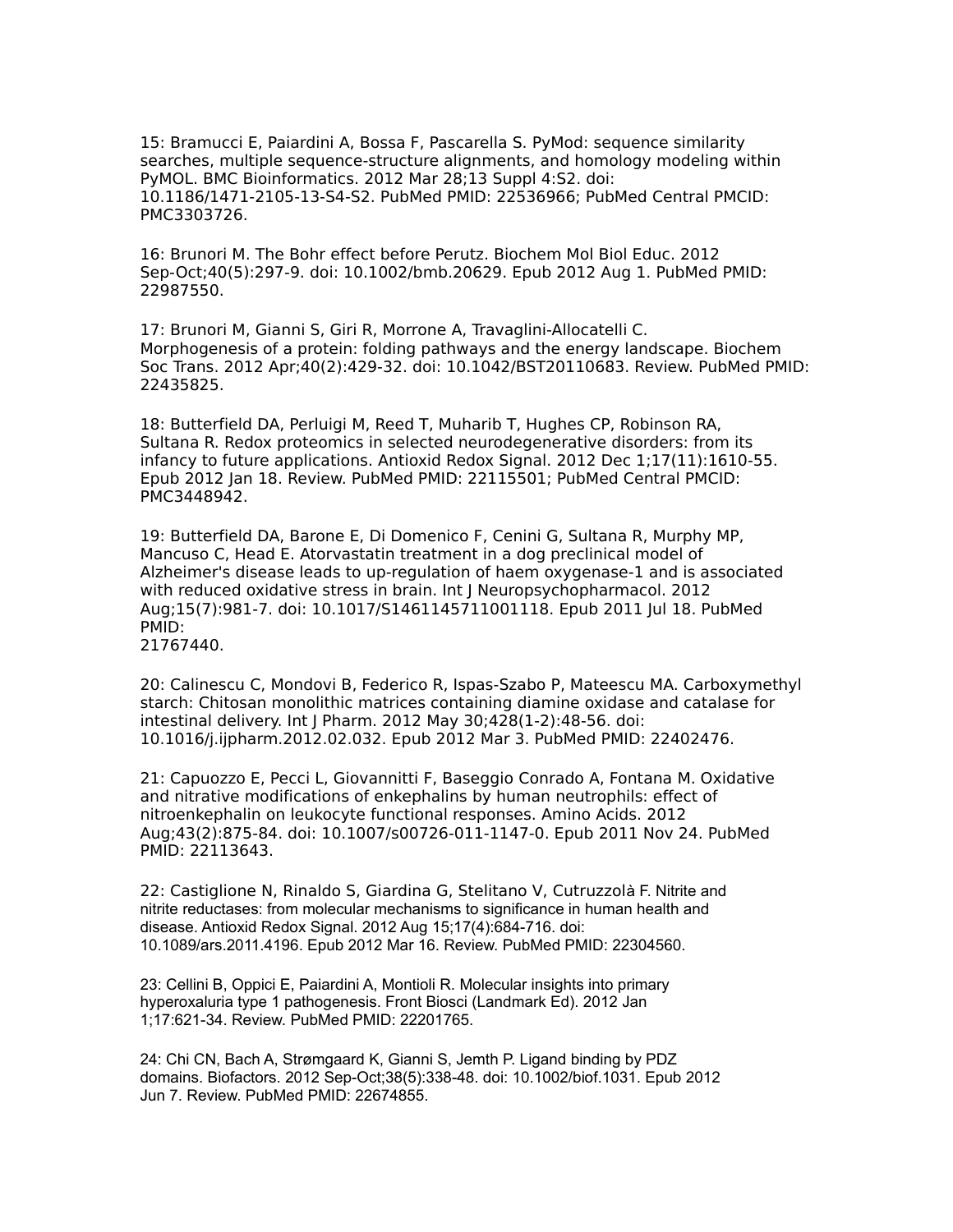25: Chi CN, Haq SR, Rinaldo S, Dogan J, Cutruzzolà F, Engström Å, Gianni S, Lundström P, Jemth P. Interactions outside the boundaries of the canonical binding groove of a PDZ domain influence ligand binding. Biochemistry. 2012 Nov 6;51(44):8971-9. doi: 10.1021/bi300792h. Epub 2012 Oct 23. PubMed PMID: 23046383.

26: Cocciolo A, Di Domenico F, Coccia R, Fiorini A, Cai J, Pierce WM, Mecocci P, Butterfield DA, Perluigi M. Decreased expression and increased oxidation of plasma haptoglobin in Alzheimer disease: Insights from redox proteomics. Free Radic Biol Med. 2012 Nov 15;53(10):1868-76. doi: 10.1016/j.freeradbiomed.2012.08.596. Epub 2012 Sep 7. PubMed PMID: 23000119.

27: Colotti G, Ilari A, Boffi A, Morea V. Metals and Metal derivatives in Medicine. Mini Rev Med Chem. 2012 Apr 17. [Epub ahead of print] PubMed PMID: 22512556.

28: Costanzo G, Saladino R, Botta G, Giorgi A, Scipioni A, Pino S, Di Mauro E. Generation of RNA molecules by a base-catalysed click-like reaction. Chembiochem. 2012 May 7;13(7):999-1008. doi: 10.1002/cbic.201200068. Epub 2012 Mar 30. PubMed PMID: 22474011.

29: Daidone F, Montioli R, Paiardini A, Cellini B, Macchiarulo A, Giardina G, Bossa F, Borri Voltattorni C. Identification by virtual screening and in vitro testing of human DOPA decarboxylase inhibitors. PLoS One. 2012;7(2):e31610. doi: 10.1371/journal.pone.0031610. Epub 2012 Feb 23. PubMed PMID: 22384042; PubMed Central PMCID: PMC3285636.

30: De Biase D, Pennacchietti E. Glutamate decarboxylase-dependent acid resistance in orally acquired bacteria: function, distribution and biomedical implications of the gadBC operon. Mol Microbiol. 2012 Nov;86(4):770-86. doi: 10.1111/mmi.12020. Epub 2012 Sep 20. PubMed PMID: 22995042.

31: de Biase D, Ragazzi M, Asioli S, Eusebi V. Extracutaneous Merkel cell carcinomas harbor polyomavirus DNA. Hum Pathol. 2012 Jul;43(7):980-5. doi: 10.1016/j.humpath.2011.08.014. Epub 2011 Dec 26. PubMed PMID: 22204708.

32: de Biase D, Visani M, Morandi L, Marucci G, Taccioli C, Cerasoli S, Baruzzi A, Pession A; PERNO Study Group. miRNAs expression analysis in paired fresh/frozen and dissected formalin fixed and paraffin embedded glioblastoma using real-time pCR. PLoS One. 2012;7(4):e35596. doi: 10.1371/journal.pone.0035596. Epub 2012 Apr 18. PubMed PMID: 22530056; PubMed Central PMCID: PMC3329457.

33: De Marco F, Bucaj E, Foppoli C, Fiorini A, Blarzino C, Filipi K, Giorgi A, Schininà ME, Di Domenico F, Coccia R, Butterfield DA, Perluigi M. Oxidative stress in HPV-driven viral carcinogenesis: redox proteomics analysis of HPV-16 dysplastic and neoplastic tissues. PLoS One. 2012;7(3):e34366. doi: 10.1371/journal.pone.0034366. Epub 2012 Mar 28. PubMed PMID: 22470562; PubMed Central PMCID: PMC3314612.

34: Di Domenico F, Casalena G, Jia J, Sultana R, Barone E, Cai J, Pierce WM, Cini C, Mancuso C, Perluigi M, Davis CM, Alkayed NJ, Butterfield DA. Sex differences in brain proteomes of neuron-specific STAT3-null mice after cerebral ischemia/reperfusion. J Neurochem. 2012 May;121(4):680-92. doi: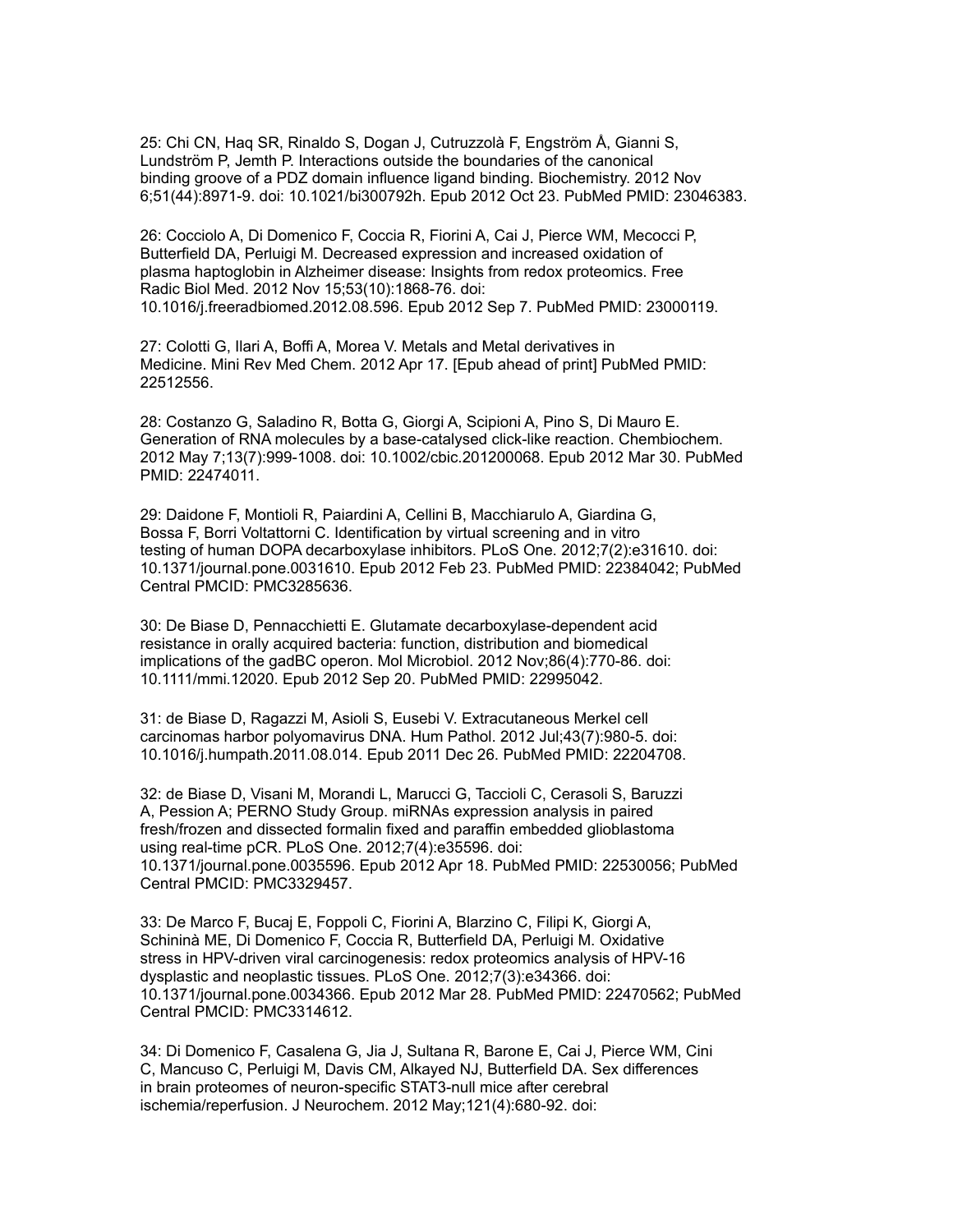10.1111/j.1471-4159.2012.07721.x. Epub 2012 Mar 28. Erratum in: J Neurochem. 2012 Sep;122(5):1093. Butterfield, Allan D [corrected to Butterfield, D Allan]. PubMed PMID: 22394374; PubMed Central PMCID: PMC3325362.

35: Di Domenico F, Foppoli C, Coccia R, Perluigi M. Antioxidants in cervical cancer: chemopreventive and chemotherapeutic effects of polyphenols. Biochim Biophys Acta. 2012 May;1822(5):737-47. doi: 10.1016/j.bbadis.2011.10.005. Epub 2011 Oct 12. Review. PubMed PMID: 22019724.

36: Di Domenico F, Sultana R, Ferree A, Smith K, Barone E, Perluigi M, Coccia R, Pierce W, Cai J, Mancuso C, Squillace R, Wiengele M, Dalle-Donne I, Wolozin B, Butterfield DA. Redox proteomics analyses of the influence of co-expression of wild-type or mutated LRRK2 and Tau on C. elegans protein expression and oxidative modification: relevance to Parkinson disease. Antioxid Redox Signal. 2012 Dec 1;17(11):1490-506. Epub 2012 Mar 20. PubMed PMID: 22315971; PubMed Central PMCID: PMC3448940.

37: Di Domenico F, Barone E, Mancuso C, Perluigi M, Cocciolo A, Mecocci P, Butterfield DA, Coccia R. HO-1/BVR-a system analysis in plasma from probable Alzheimer's disease and mild cognitive impairment subjects: a potential biochemical marker for the prediction of the disease. J Alzheimers Dis. 2012;32(2):277-89. doi: 10.3233/JAD-2012-121045. PubMed PMID: 22776971.

38: Di Francesco L, Correani V, Fabrizi C, Fumagalli L, Mazzanti M, Maras B, Schininà ME. 14-3-3ε marks the amyloid-stimulated microglia long-term activation. Proteomics. 2012 Jan;12(1):124-34. doi: 10.1002/pmic.201100113. Epub 2011 Dec 9. PubMed PMID: 22065591.

39: Di Pietro M, Tramonti A, De Santis F, De Biase D, Schiavoni G, Filardo S, Zagaglia C, Sessa R. Analysis of gene expression in penicillin G induced persistence of Chlamydia pneumoniae. J Biol Regul Homeost Agents. 2012 Apr-Jun;26(2):277-84. PubMed PMID: 22824742.

40: di Salvo ML, Florio R, Paiardini A, Vivoli M, D'Aguanno S, Contestabile R. Alanine racemase from Tolypocladium inflatum: a key PLP-dependent enzyme in cyclosporin biosynthesis and a model of catalytic promiscuity. Arch Biochem Biophys. 2013 Jan 15;529(2):55-65. doi: 10.1016/j.abb.2012.11.011. Epub 2012 Dec 3. PubMed PMID: 23219598.

41: di Salvo ML, Safo MK, Contestabile R. Biomedical aspects of pyridoxal 5'-phosphate availability. Front Biosci (Elite Ed). 2012 Jan 1;4:897-913. Review. PubMed PMID: 22201923.

42: Doucette GJ, Mikulski CM, King KL, Roth PB, Wang Z, Leandro LF, DeGrasse SL, White KD, De Biase D, Gillett RM, Rolland RM. Endangered North Atlantic right whales (Eubalaena glacialis) experience repeated, concurrent exposure to multiple environmental neurotoxins produced by marine algae. Environ Res. 2012 Jan;112:67-76. doi: 10.1016/j.envres.2011.09.010. Epub 2011 Oct 22. PubMed PMID: 22018895.

43: Ercole C, Bozzelli P, Altieri F, Cacchio P, Del Gallo M. Calcium carbonate mineralization: involvement of extracellular polymeric materials isolated from calcifying bacteria. Microsc Microanal. 2012 Aug;18(4):829-39. doi: 10.1017/S1431927612000426. Epub 2012 Jun 15. PubMed PMID: 22697480.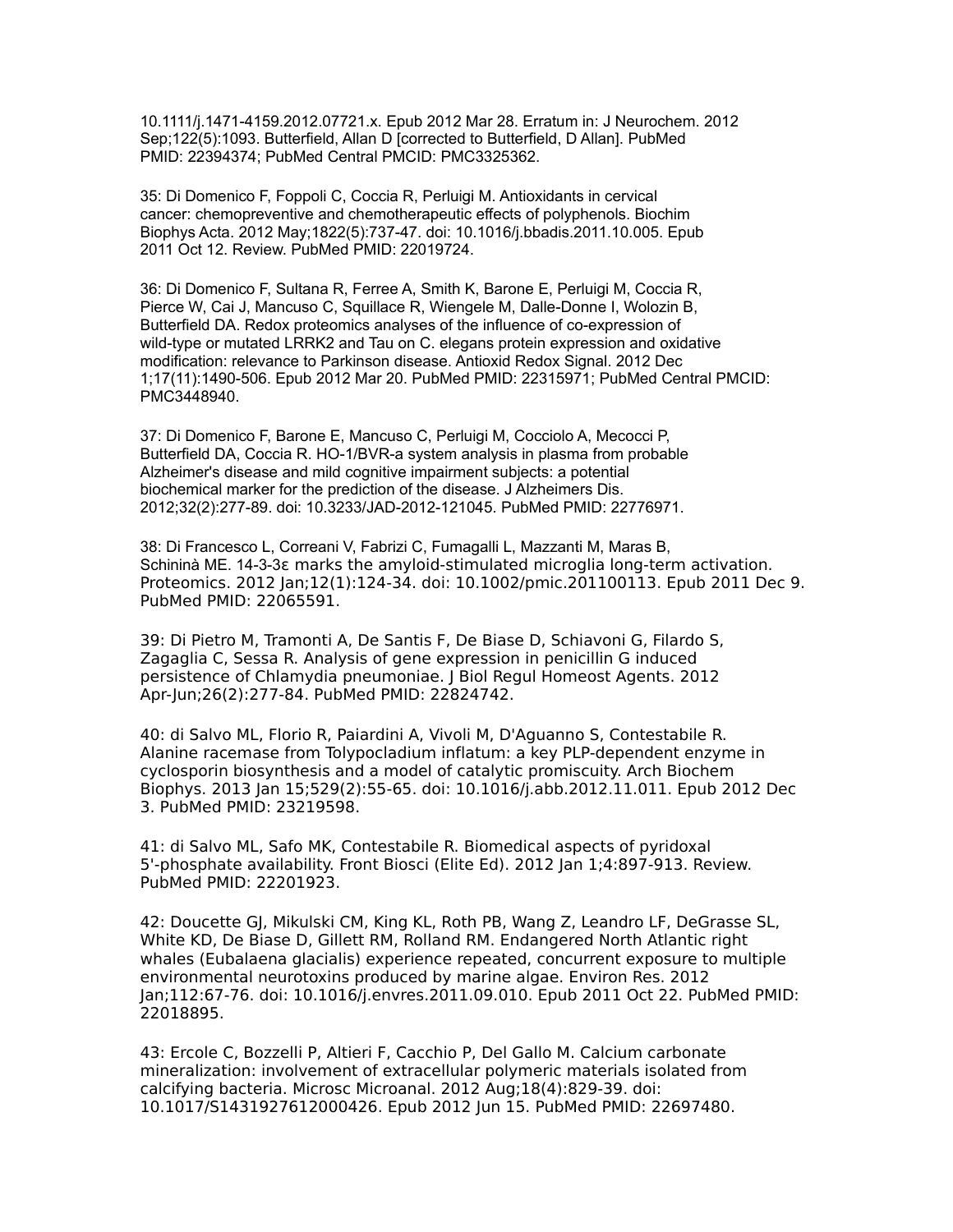44: Falciani C, Lozzi L, Pollini S, Luca V, Carnicelli V, Brunetti J, Lelli B, Bindi S, Scali S, Di Giulio A, Rossolini GM, Mangoni ML, Bracci L, Pini A. Isomerization of an antimicrobial peptide broadens antimicrobial spectrum to gram-positive bacterial pathogens. PLoS One. 2012;7(10):e46259. doi: 10.1371/journal.pone.0046259. Epub 2012 Oct 2. PubMed PMID: 23056272; PubMed Central PMCID: PMC3462775.

45: Fiorillo A, Colotti G, Boffi A, Baiocco P, Ilari A. The crystal structures of the tryparedoxin-tryparedoxin peroxidase couple unveil the structural determinants of Leishmania detoxification pathway. PLoS Negl Trop Dis. 2012;6(8):e1781. doi: 10.1371/journal.pntd.0001781. Epub 2012 Aug 21. PubMed PMID: 22928053; PubMed Central PMCID: PMC3424247.

46: Fiorini A, Sultana R, Barone E, Cenini G, Perluigi M, Mancuso C, Cai J, Klein JB, St Clair D, Butterfield DA. Lack of p53 affects the expression of several brain mitochondrial proteins: insights from proteomics into important pathways regulated by p53. PLoS One. 2012;7(11):e49846. doi: 10.1371/journal.pone.0049846. Epub 2012 Nov 27. PubMed PMID: 23209608; PubMed Central PMCID: PMC3507874.

47: Fontana M, Blarzino C, Pecci L. Formation of 3-nitrotyrosine by riboflavin photosensitized oxidation of tyrosine in the presence of nitrite. Amino Acids. 2012 May;42(5):1857-65. doi: 10.1007/s00726-011-0905-3. Epub 2011 Apr 11. PubMed PMID: 21479936.

48: Frasconi M, Chichiarelli S, Gaucci E, Mazzei F, Grillo C, Chinazzi A, Altieri F. Interaction of ERp57 with calreticulin: Analysis of complex formation and effects of vancomycin. Biophys Chem. 2012 Jan;160(1):46-53. doi: 10.1016/j.bpc.2011.09.003. Epub 2011 Sep 17. PubMed PMID: 21996511.

49: Fullone MR, Paiardini A, Miele R, Marsango S, Gross DC, Omura S, Ros-Herrera E, Bonaccorsi di Patti MC, Laganà A, Pascarella S, Grgurina I. Insight into the structure-function relationship of the nonheme iron halogenases involved in the biosynthesis of 4-chlorothreonine --Thr3 from Streptomyces sp. OH-5093 and SyrB2 from Pseudomonas syringae pv. syringae B301DR. FEBS J. 2012 Dec;279(23):4269-82. doi: 10.1111/febs.12017. Epub 2012 Oct 30. PubMed PMID: 23025743.

50: Gallo A, Lo Sterzo C, Mori M, Di Matteo A, Bertini I, Banci L, Brunori M, Federici L. Structure of nucleophosmin DNA-binding domain and analysis of its complex with a G-quadruplex sequence from the c-MYC promoter. J Biol Chem. 2012 Aug 3;287(32):26539-48. doi: 10.1074/jbc.M112.371013. Epub 2012 Jun 15. PubMed PMID: 22707729; PubMed Central PMCID: PMC3410995.

51: Gandhi AK, Desai JV, Ghatge MS, di Salvo ML, Di Biase S, Danso-Danquah R, Musayev FN, Contestabile R, Schirch V, Safo MK. Crystal structures of human pyridoxal kinase in complex with the neurotoxins, ginkgotoxin and theophylline: insights into pyridoxal kinase inhibition. PLoS One. 2012;7(7):e40954. doi: 10.1371/journal.pone.0040954. Epub 2012 Jul 18. PubMed PMID: 22879864; PubMed Central PMCID: PMC3412620.

52: Ghatge MS, Contestabile R, di Salvo ML, Desai JV, Gandhi AK, Camara CM, Florio R, González IN, Parroni A, Schirch V, Safo MK. Pyridoxal 5'-phosphate is a slow tight binding inhibitor of E. coli pyridoxal kinase. PLoS One. 2012;7(7):e41680. doi: 10.1371/journal.pone.0041680. Epub 2012 Jul 25. PubMed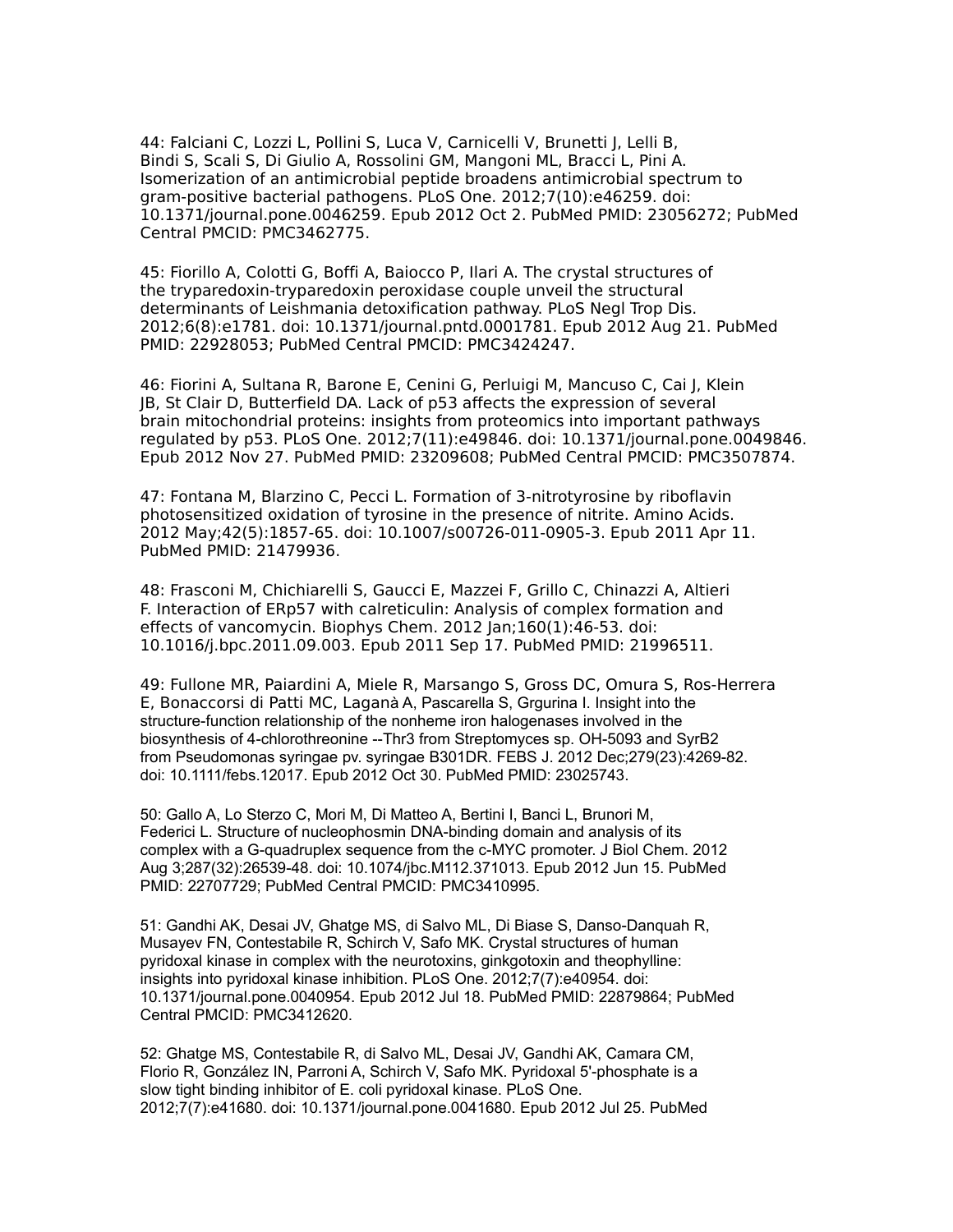PMID: 22848564; PubMed Central PMCID: PMC3404986.

53: Gianni S, Morrone A, Giri R, Brunori M. A folding-after-binding mechanism describes the recognition between the transactivation domain of c-Myb and the KIX domain of the CREB-binding protein. Biochem Biophys Res Commun. 2012 Nov 16;428(2):205-9. doi: 10.1016/j.bbrc.2012.09.112. Epub 2012 Sep 28. PubMed PMID: 23026051.

54: Giordano C, Sansone A, Masi A, Masci A, Mosca L, Chiaraluce R, Pasquo A, Consalvi V. Inhibition of amyloid peptide fragment Aβ25-35 fibrillogenesis and toxicity by N-terminal β-amino acid-containing esapeptides: is taurine moiety essential for in vivo effects? Chem Biol Drug Des. 2012 Jan;79(1):30-7. doi: 10.1111/j.1747-0285.2011.01259.x. Epub 2011 Nov 16. PubMed PMID: 21995332.

55: Girasole M, Dinarelli S, Boumis G. Structural, morphological and nanomechanical characterisation of intermediate states in the ageing of erythrocytes. J Mol Recognit. 2012 May;25(5):285-91. doi: 10.1002/jmr.2170. PubMed PMID: 22528190.

56: Girasole M, Dinarelli S, Boumis G. Structure and function in native and pathological erythrocytes: a quantitative view from the nanoscale. Micron. 2012 Dec;43(12):1273-86. doi: 10.1016/j.micron.2012.03.019. Epub 2012 Apr 3. Review. PubMed PMID: 22537716.

57: Giri R, Morrone A, Travaglini-Allocatelli C, Jemth P, Brunori M, Gianni S. Folding pathways of proteins with increasing degree of sequence identities but different structure and function. Proc Natl Acad Sci U S A. 2012 Oct 30;109(44):17772-6. doi: 10.1073/pnas.1201794109. Epub 2012 May 31. PubMed PMID: 22652570; PubMed Central PMCID: PMC3497760.

58: Giuffrè A, Borisov VB, Mastronicola D, Sarti P, Forte E. Cytochrome bd oxidase and nitric oxide: from reaction mechanisms to bacterial physiology. FEBS Lett. 2012 Mar 9;586(5):622-9. doi: 10.1016/j.febslet.2011.07.035. Epub 2011 Aug 3. Review. PubMed PMID: 21821033.

59: Grancara S, Battaglia V, Martinis P, Viceconte N, Agostinelli E, Toninello A, Deana R. Mitochondrial oxidative stress induced by Ca2+ and monoamines: different behaviour of liver and brain mitochondria in undergoing permeability transition. Amino Acids. 2012 Feb;42(2-3):751-9. doi: 10.1007/s00726-011-0991-2. Epub 2011 Jul 30. PubMed PMID: 21805134.

60: Grieco P, Carotenuto A, Auriemma L, Saviello MR, Campiglia P, Gomez-Monterrey IM, Marcellini L, Luca V, Barra D, Novellino E, Mangoni ML. The effect of d-amino acid substitution on the selectivity of temporin L towards target cells: identification of a potent anti-Candida peptide. Biochim Biophys Acta. 2013 Feb;1828(2):652-60. doi: 10.1016/j.bbamem.2012.08.027. Epub 2012 Sep 10. PubMed PMID: 22974815.

61: Haq SR, Chi CN, Bach A, Dogan J, Engström Å, Hultqvist G, Karlsson OA, Lundström P, Montemiglio LC, Strømgaard K, Gianni S, Jemth P. Side-chain interactions form late and cooperatively in the binding reaction between disordered peptides and PDZ domains. J Am Chem Soc. 2012 Jan 11;134(1):599-605. doi: 10.1021/ja209341w. Epub 2011 Dec 16. PubMed PMID: 22129097.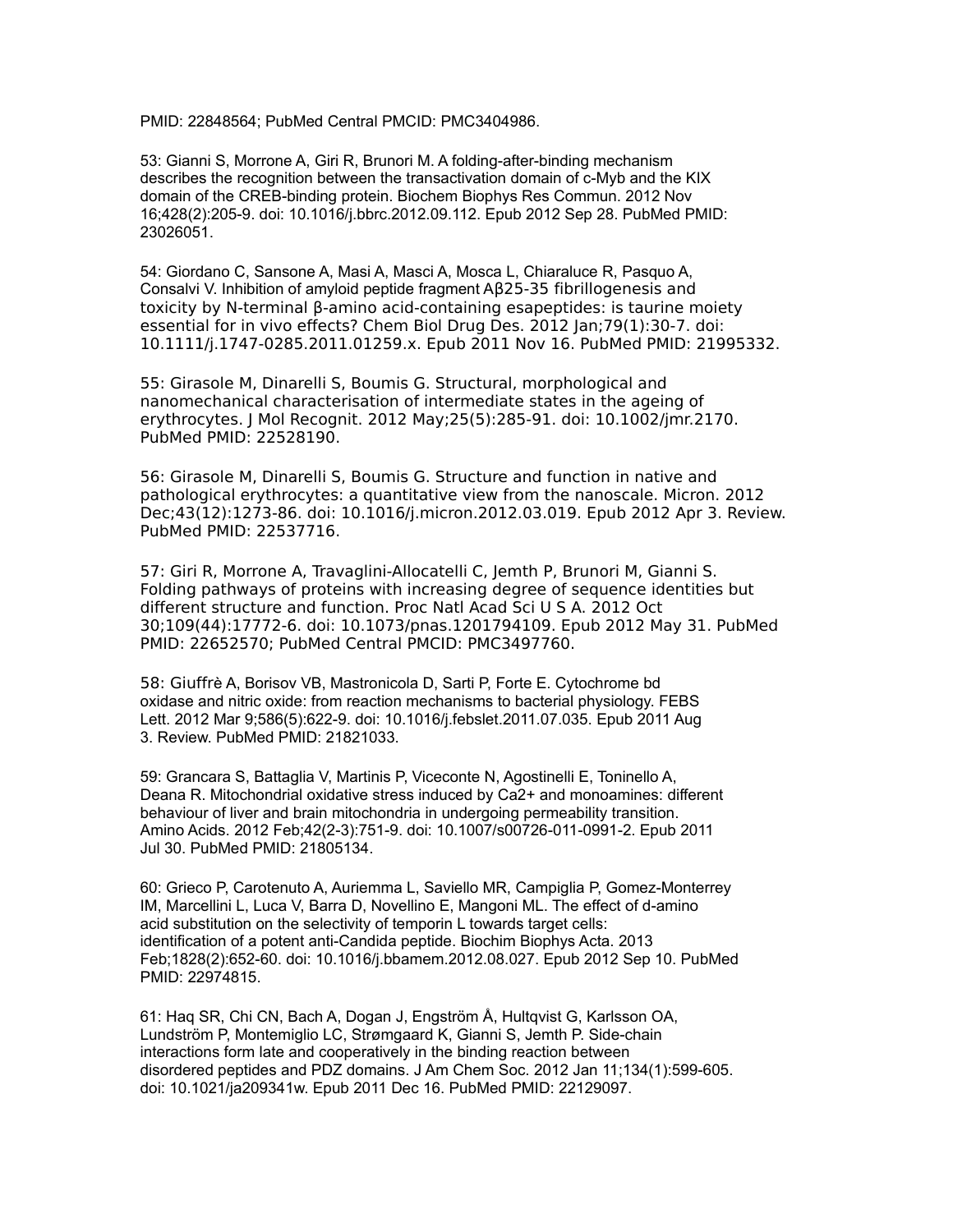62: Hultqvist G, Pedersen SW, Chi CN, Strømgaard K, Gianni S, Jemth P. An expanded view of the protein folding landscape of PDZ domains. Biochem Biophys Res Commun. 2012 May 11;421(3):550-3. doi: 10.1016/j.bbrc.2012.04.042. Epub 2012 Apr 13. PubMed PMID: 22521641.

63: Hultqvist G, Punekar AS, Morrone A, Chi CN, Engström A, Selmer M, Gianni S, Jemth P. Tolerance of protein folding to a circular permutation in a PDZ domain. PLoS One. 2012;7(11):e50055. doi: 10.1371/journal.pone.0050055. Epub 2012 Nov 21. PubMed PMID: 23185531; PubMed Central PMCID: PMC3503759.

64: Ilari A, Baiocco P, Messori L, Fiorillo A, Boffi A, Gramiccia M, Di Muccio T, Colotti G. A gold-containing drug against parasitic polyamine metabolism: the X-ray structure of trypanothione reductase from Leishmania infantum in complex with auranofin reveals a dual mechanism of enzyme inhibition. Amino Acids. 2012 Feb;42(2-3):803-11. doi: 10.1007/s00726-011-0997-9. Epub 2011 Aug 11. PubMed PMID: 21833767; PubMed Central PMCID: PMC3266496.

65: Kaiser A, Khomutov AR, Simonian A, Agostinelli E. A rapid and robust assay for the determination of the amino acid hypusine as a possible biomarker for a high-throughput screening of antimalarials and for the diagnosis and therapy of different diseases. Amino Acids. 2012 May;42(5):1651-9. doi: 10.1007/s00726-011-0859-5. Epub 2011 Mar 1. PubMed PMID: 21360085.

66: Keeney JT, Swomley AM, Harris JL, Fiorini A, Mitov MI, Perluigi M, Sultana R, Butterfield DA. Cell cycle proteins in brain in mild cognitive impairment: insights into progression to Alzheimer disease. Neurotox Res. 2012 Oct;22(3):220-30. doi: 10.1007/s12640-011-9287-2. Epub 2011 Nov 15. Review. PubMed PMID: 22083458.

67: Kostiainen MA, Hiekkataipale P, Laiho A, Lemieux V, Seitsonen J, Ruokolainen J, Ceci P. Electrostatic assembly of binary nanoparticle superlattices using protein cages. Nat Nanotechnol. 2013 Jan;8(1):52-6. doi: 10.1038/nnano.2012.220. Epub 2012 Dec 16. PubMed PMID: 23241655.

68: Lapini A, Di Donato M, Patrizi B, Marcelli A, Lima M, Righini R, Foggi P, Sciamanna N, Boffi A. Carbon monoxide recombination dynamics in truncated hemoglobins studied with visible-pump midIR-probe spectroscopy. J Phys Chem B. 2012 Aug 2;116(30):8753-61. doi: 10.1021/jp3019149. Epub 2012 Jul 19. PubMed PMID: 22759230.

69: Lattanzi R, Sacerdote P, Franchi S, Canestrelli M, Miele R, Barra D, Visentin S, DeNuccio C, Porreca F, De Felice M, Guida F, Luongo L, de Novellis V, Maione S, Negri L. Pharmacological activity of a Bv8 analogue modified in position 24. Br J Pharmacol. 2012 Jun;166(3):950-63. doi: 10.1111/j.1476-5381.2011.01797.x. PubMed PMID: 22122547; PubMed Central PMCID: PMC3417421.

70: Levantino M, Spilotros A, Cammarata M, Schirò G, Ardiccioni C, Vallone B, Brunori M, Cupane A. The Monod-Wyman-Changeux allosteric model accounts for the quaternary transition dynamics in wild type and a recombinant mutant human hemoglobin. Proc Natl Acad Sci U S A. 2012 Sep 11;109(37):14894-9. doi: 10.1073/pnas.1205809109. Epub 2012 Aug 27. PubMed PMID: 22927385; PubMed Central PMCID: PMC3443182.

71: Mancuso C, Barone E, Guido P, Miceli F, Di Domenico F, Perluigi M, Santangelo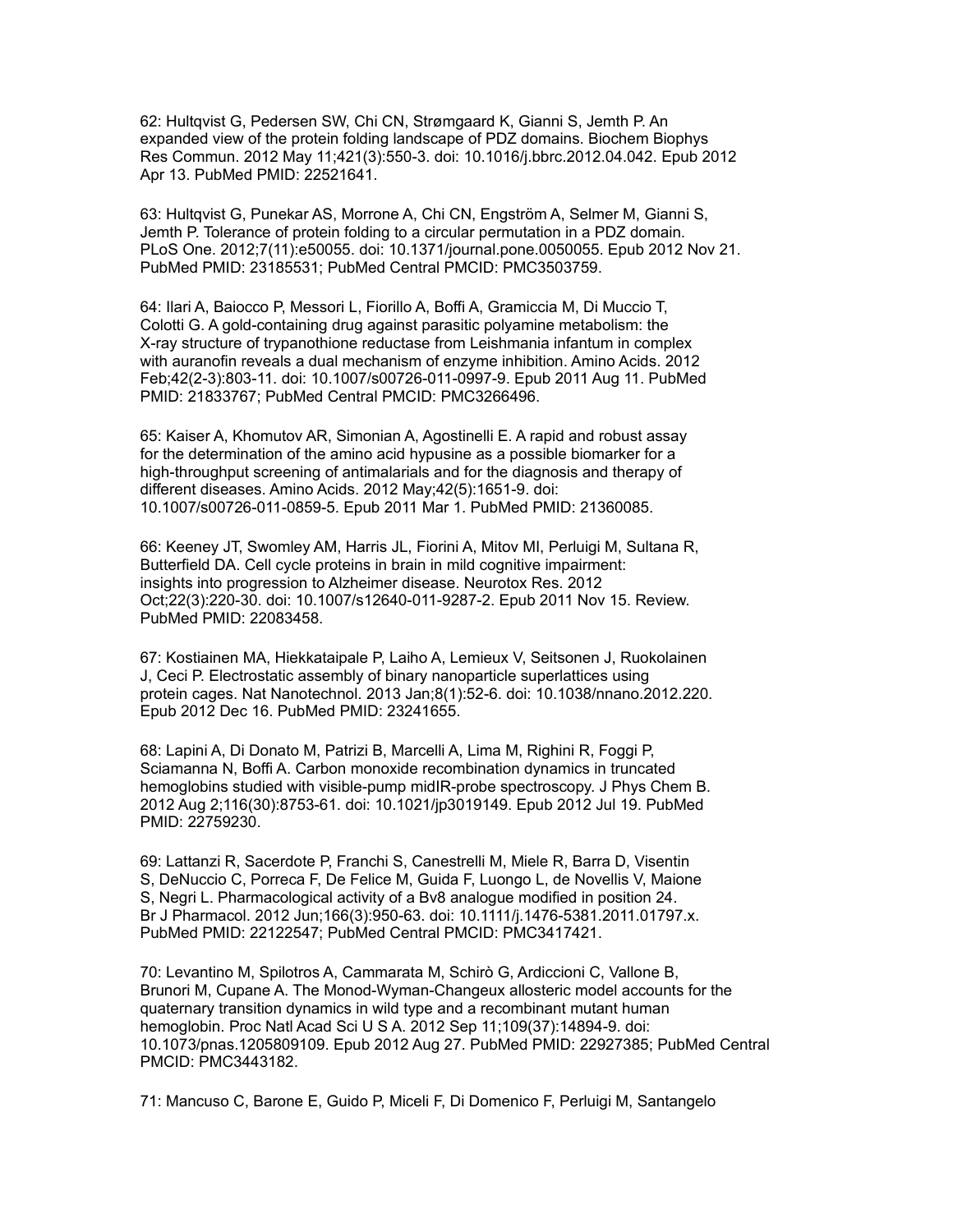R, Preziosi P. Inhibition of lipid peroxidation and protein oxidation by endogenous and exogenous antioxidants in rat brain microsomes in vitro. Neurosci Lett. 2012 Jun 19;518(2):101-5. doi: 10.1016/j.neulet.2012.04.062. Epub 2012 May 2. PubMed PMID: 22609281.

72: Manzo G, Sanna R, Casu M, Mignogna G, Mangoni ML, Rinaldi AC, Scorciapino MA. Toward an improved structural model of the frog-skin antimicrobial peptide esculentin-1b(1-18). Biopolymers. 2012 Nov;97(11):873-81. doi: 10.1002/bip.22086. PubMed PMID: 22899362.

73: Marcelli A, Abbruzzetti S, Bustamante JP, Feis A, Bonamore A, Boffi A, Gellini C, Salvi PR, Estrin DA, Bruno S, Viappiani C, Foggi P. Following ligand migration pathways from picoseconds to milliseconds in type II truncated hemoglobin from Thermobifida fusca. PLoS One. 2012;7(7):e39884. doi: 10.1371/journal.pone.0039884. Epub 2012 Jul 6. PubMed PMID: 22792194; PubMed Central PMCID: PMC3391200.

74: Marcon F, Carotti D, Andreoli C, Siniscalchi E, Leopardi P, Caiola S, Biffoni M, Zijno A, Medda E, Nisticò L, Rossi S, Crebelli R. DNA damage response in monozygotic twins discordant for smoking habits. Mutagenesis. 2013 Mar;28(2):135-44. doi: 10.1093/mutage/ges062. Epub 2012 Nov 6. PubMed PMID: 23132286.

75: Martinis P, Zago L, Maritati M, Battaglia V, Grancara S, Rizzoli V, Agostinelli E, Bragadin M, Toninello A. Interactions of melatonin with mammalian mitochondria. Reducer of energy capacity and amplifier of permeability transition. Amino Acids. 2012 May;42(5):1827-37. doi: 10.1007/s00726-011-0903-5. Epub 2011 Apr 8. PubMed PMID: 21476076.

76: Martinis P, Battaglia V, Grancara S, Dalla Via L, Di Noto V, Saccoccio S, Agostinelli E, Bragadin M, Grillo MA, Toninello A. Further characterization of agmatine binding to mitochondrial membranes: involvement of imidazoline I2 receptor. Amino Acids. 2012 Feb;42(2-3):761-8. doi: 10.1007/s00726-011-0992-1. Epub 2011 Jul 29. PubMed PMID: 21800257.

77: Mateescu MA, Calinescu C, Le TC, Federico R, Mondovi B. Zymographic assay of oxidases using peroxidase or hemin entrapped in polyacrylamide gel. Methods Mol Biol. 2012;869:591-605. doi: 10.1007/978-1-61779-821-4\_54. PubMed PMID: 22585525.

78: Miele AE, Bellelli A, Brunori M. Hemoglobin allostery: new views on old players. J Mol Biol. 2013 May 13;425(9):1515-26. doi: 10.1016/j.jmb.2012.12.018. Epub 2012 Dec 28. PubMed PMID: 23274140.

79: Montioli R, Fargue S, Lewin J, Zamparelli C, Danpure CJ, Borri Voltattorni C, Cellini B. The N-terminal extension is essential for the formation of the active dimeric structure of liver peroxisomal alanine:glyoxylate aminotransferase. Int J Biochem Cell Biol. 2012 Mar;44(3):536-46. doi: 10.1016/j.biocel.2011.12.007. Epub 2011 Dec 19. PubMed PMID: 22198249.

80: Morandi L, de Biase D, Visani M, Monzoni A, Tosi A, Brulatti M, Turchetti D, Baccarini P, Tallini G, Pession A. T([20]) repeat in the 3'-untranslated region of the MT1X gene: a marker with high sensitivity and specificity to detect microsatellite instability in colorectal cancer. Int J Colorectal Dis. 2012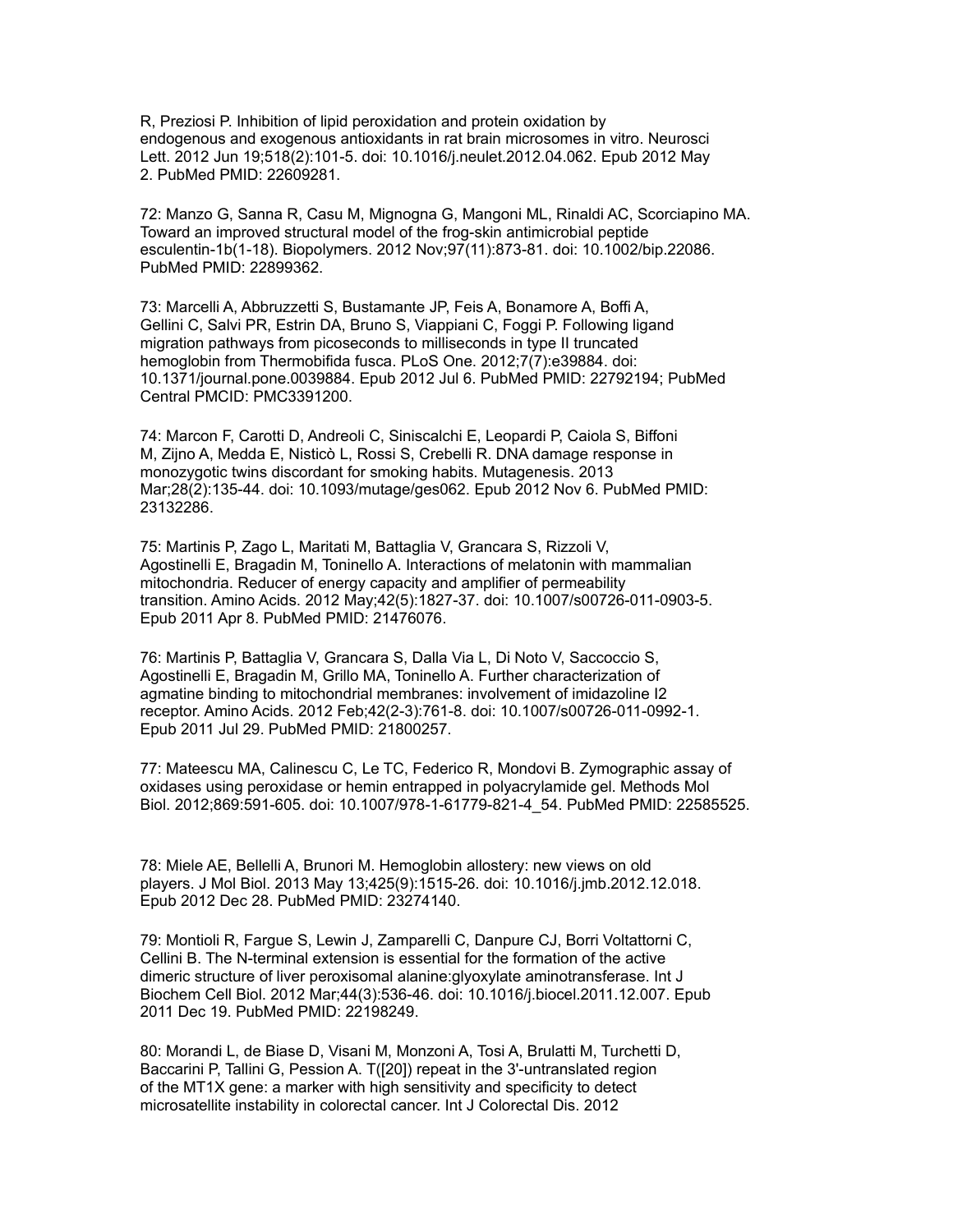May;27(5):647-56. doi: 10.1007/s00384-011-1365-7. Epub 2011 Nov 23. PubMed PMID: 22108904.

81: Morandi L, de Biase D, Visani M, Cesari V, De Maglio G, Pizzolitto S, Pession A, Tallini G. Allele specific locked nucleic acid quantitative PCR (ASLNAqPCR): an accurate and cost-effective assay to diagnose and quantify KRAS and BRAF mutation. PLoS One. 2012;7(4):e36084. doi: 10.1371/journal.pone.0036084. Epub 2012 Apr 30. PubMed PMID: 22558339; PubMed Central PMCID: PMC3340405.

82: Morrone A, Giri R, Brunori M, Gianni S. Reassessing the folding of the KIX domain: evidence for a two-state mechanism. Protein Sci. 2012 Nov;21(11):1775-9. doi: 10.1002/pro.2159. Epub 2012 Oct 9. PubMed PMID: 23011783; PubMed Central PMCID: PMC3527714.

83: Occhialini A, Jiménez de Bagüés MP, Saadeh B, Bastianelli D, Hanna N, De Biase D, Köhler S. The glutamic acid decarboxylase system of the new species Brucella microti contributes to its acid resistance and to oral infection of mice. J Infect Dis. 2012 Nov;206(9):1424-32. doi: 10.1093/infdis/jis522. Epub 2012 Aug 28. PubMed PMID: 22930809.

84: Palermo R, Checquolo S, Giovenco A, Grazioli P, Kumar V, Campese AF, Giorgi A, Napolitano M, Canettieri G, Ferrara G, Schininà ME, Maroder M, Frati L, Gulino A, Vacca A, Screpanti I. Acetylation controls Notch3 stability and function in T-cell leukemia. Oncogene. 2012 Aug 16;31(33):3807-17. doi: 10.1038/onc.2011.533. Epub 2011 Nov 28. PubMed PMID: 22120716.

85: Pasquo A, Consalvi V, Knapp S, Alfano I, Ardini M, Stefanini S, Chiaraluce R. Structural stability of human protein tyrosine phosphatase ρ catalytic domain: effect of point mutations. PLoS One. 2012;7(2):e32555. doi: 10.1371/journal.pone.0032555. Epub 2012 Feb 28. PubMed PMID: 22389709; PubMed Central PMCID: PMC3289658.

86: Perli E, Giordano C, Tuppen HA, Montopoli M, Montanari A, Orlandi M, Pisano A, Catanzaro D, Caparrotta L, Musumeci B, Autore C, Morea V, Di Micco P, Campese AF, Leopizzi M, Gallo P, Francisci S, Frontali L, Taylor RW, d'Amati G. Isoleucyl-tRNA synthetase levels modulate the penetrance of a homoplasmic m.4277T>C mitochondrial tRNA(Ile) mutation causing hypertrophic cardiomyopathy. Hum Mol Genet. 2012 Jan 1;21(1):85-100. doi: 10.1093/hmg/ddr440. Epub 2011 Sep 26. PubMed PMID: 21945886.

87: Perluigi M, Coccia R, Butterfield DA. 4-Hydroxy-2-nonenal, a reactive product of lipid peroxidation, and neurodegenerative diseases: a toxic combination illuminated by redox proteomics studies. Antioxid Redox Signal. 2012 Dec 1;17(11):1590-609. Epub 2012 Feb 15. Review. PubMed PMID: 22114878; PubMed Central PMCID: PMC3449441.

88: Perluigi M, Butterfield DA. Oxidative Stress and Down Syndrome: A Route toward Alzheimer-Like Dementia. Curr Gerontol Geriatr Res. 2012;2012:724904. doi: 10.1155/2012/724904. Epub 2011 Nov 29. PubMed PMID: 22203843; PubMed Central PMCID: PMC3235450.

89: Perugia G, Ciccariello M, Pirolli F, Chinazzi A, Teodonio S, Borgoni G, Croce F, Liberti M. Paraurethral leiomyoma. Urology. 2012 Apr;79(4):e51-2. doi: 10.1016/j.urology.2011.08.004. Epub 2011 Oct 19. PubMed PMID: 22014968.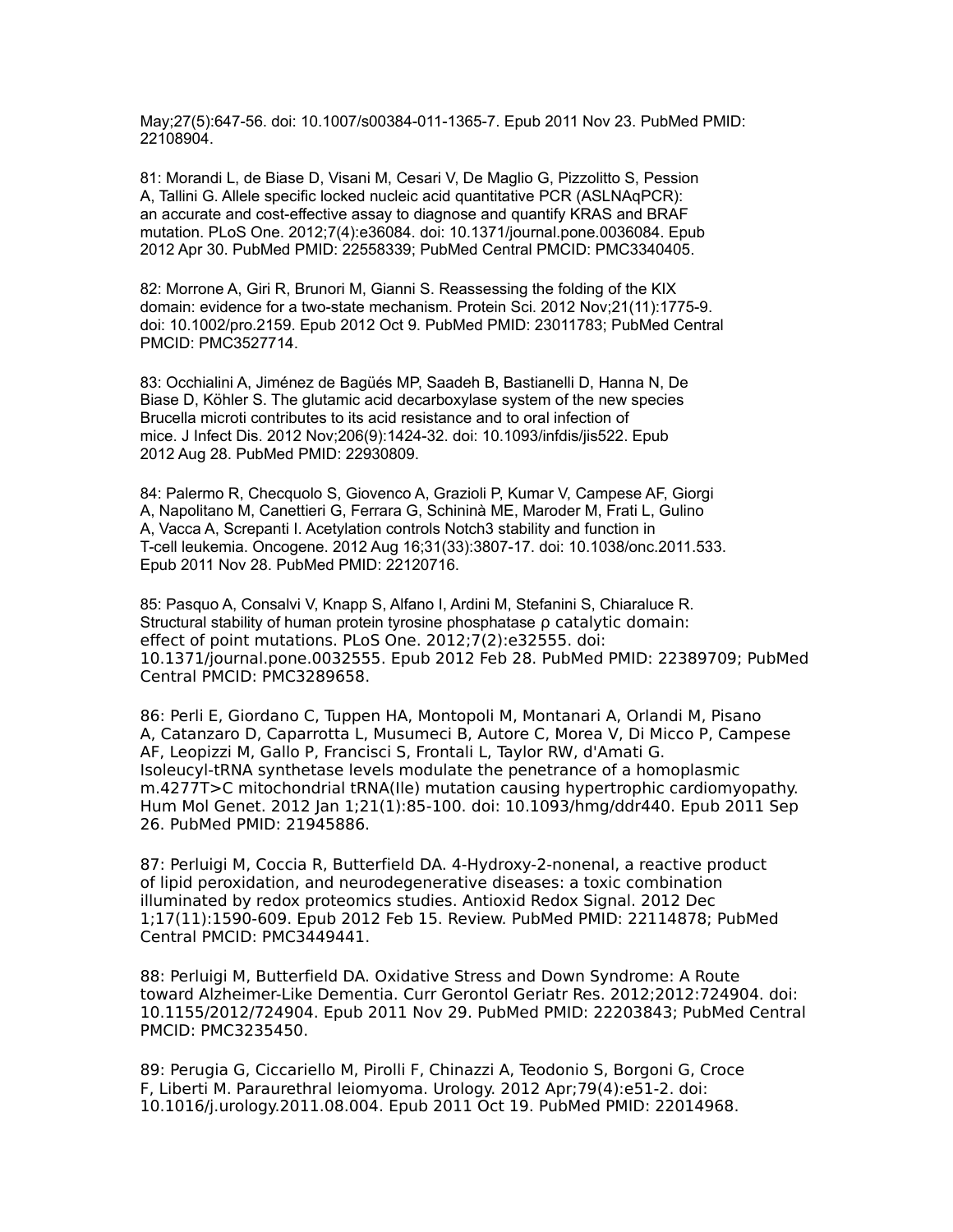90: Piazzon A, Macone A, Matarese RM, Finamore A, Nardini M. Absorption of aminoethyl cysteine ketimine decarboxylated dimer in mice: effect on plasma antioxidant potential. J Agric Food Chem. 2012 May 9;60(18):4596-602. doi: 10.1021/jf300510m. Epub 2012 Apr 24. PubMed PMID: 22512471.

91: Pietrangeli P, Bellelli A, Fattibene P, Mondovì B, Morpurgo L. Lathyrus cicera copper amine oxidase reactions with tryptamine. J Inorg Biochem. 2012 Apr;109:33-9. doi: 10.1016/j.jinorgbio.2012.01.002. Epub 2012 Jan 12. PubMed PMID: 22369770.

92: Pintus F, Spanò D, Bellelli A, Angelucci F, Forte E, Medda R, Floris G. Nitric oxide, substrate of Euphorbia characias peroxidase, switches off the CN(-) inhibitory effect. FEBS Open Bio. 2012 Sep 29;2:305-12. doi: 10.1016/j.fob.2012.09.004. Print 2012. PubMed PMID: 23772363; PubMed Central PMCID: PMC3678129.

93: Pittman AM, Lage MD, Poltoratsky V, Vrana JD, Paiardini A, Roncador A, Cellini B, Hughes RM, Tucker CL. Rapid profiling of disease alleles using a tunable reporter of protein misfolding. Genetics. 2012 Nov;192(3):831-42. doi: 10.1534/genetics.112.143750. Epub 2012 Aug 24. PubMed PMID: 22923379; PubMed Central PMCID: PMC3522161.

94: Polticelli F, Caprari S, Gianni S, Ascenzi P. GA/GB fold switching may modulate fatty acid transfer from human serum albumin to bacteria. IUBMB Life. 2012 Nov;64(11):885-8. doi: 10.1002/iub.1083. PubMed PMID: 23086813.

95: Porcelli L, Gilardi F, Laghezza A, Piemontese L, Mitro N, Azzariti A, Altieri F, Cervoni L, Fracchiolla G, Giudici M, Guerrini U, Lavecchia A, Montanari R, Di Giovanni C, Paradiso A, Pochetti G, Simone GM, Tortorella P, Crestani M, Loiodice F. Synthesis, characterization and biological evaluation of ureidofibrate-like derivatives endowed with peroxisome proliferator-activated receptor activity. J Med Chem. 2012 Jan 12;55(1):37-54. doi: 10.1021/jm201306q. Epub 2011 Dec 2. PubMed PMID: 22081932.

96: Radoul M, Barak Y, Rinaldo S, Cutruzzolà F, Pecht I, Goldfarb D. Solvent accessibility in the distal heme pocket of the nitrosyl d(1)-heme complex of Pseudomonas stutzeri cd(1) nitrite reductase. Biochemistry. 2012 Nov 13;51(45):9192-201. doi: 10.1021/bi3011237. Epub 2012 Nov 2. PubMed PMID: 23072349.

97: Rinaldo C, Moncada A, Gradi A, Ciuffini L, D'Eliseo D, Siepi F, Prodosmo A, Giorgi A, Pierantoni GM, Trapasso F, Guarguaglini G, Bartolazzi A, Cundari E, Schininà ME, Fusco A, Soddu S. HIPK2 controls cytokinesis and prevents tetraploidization by phosphorylating histone H2B at the midbody. Mol Cell. 2012 Jul 13;47(1):87-98. doi: 10.1016/j.molcel.2012.04.029. Epub 2012 May 31. PubMed PMID: 22658722.

98: Rinaldo S, Castiglione N, Giardina G, Caruso M, Arcovito A, Longa SD, D'Angelo P, Cutruzzolà F. Unusual heme binding properties of the dissimilative nitrate respiration regulator, a bacterial nitric oxide sensor. Antioxid Redox Signal. 2012 Nov 1;17(9):1178-89. doi: 10.1089/ars.2011.4226. Epub 2012 Apr 27. PubMed PMID: 22424265.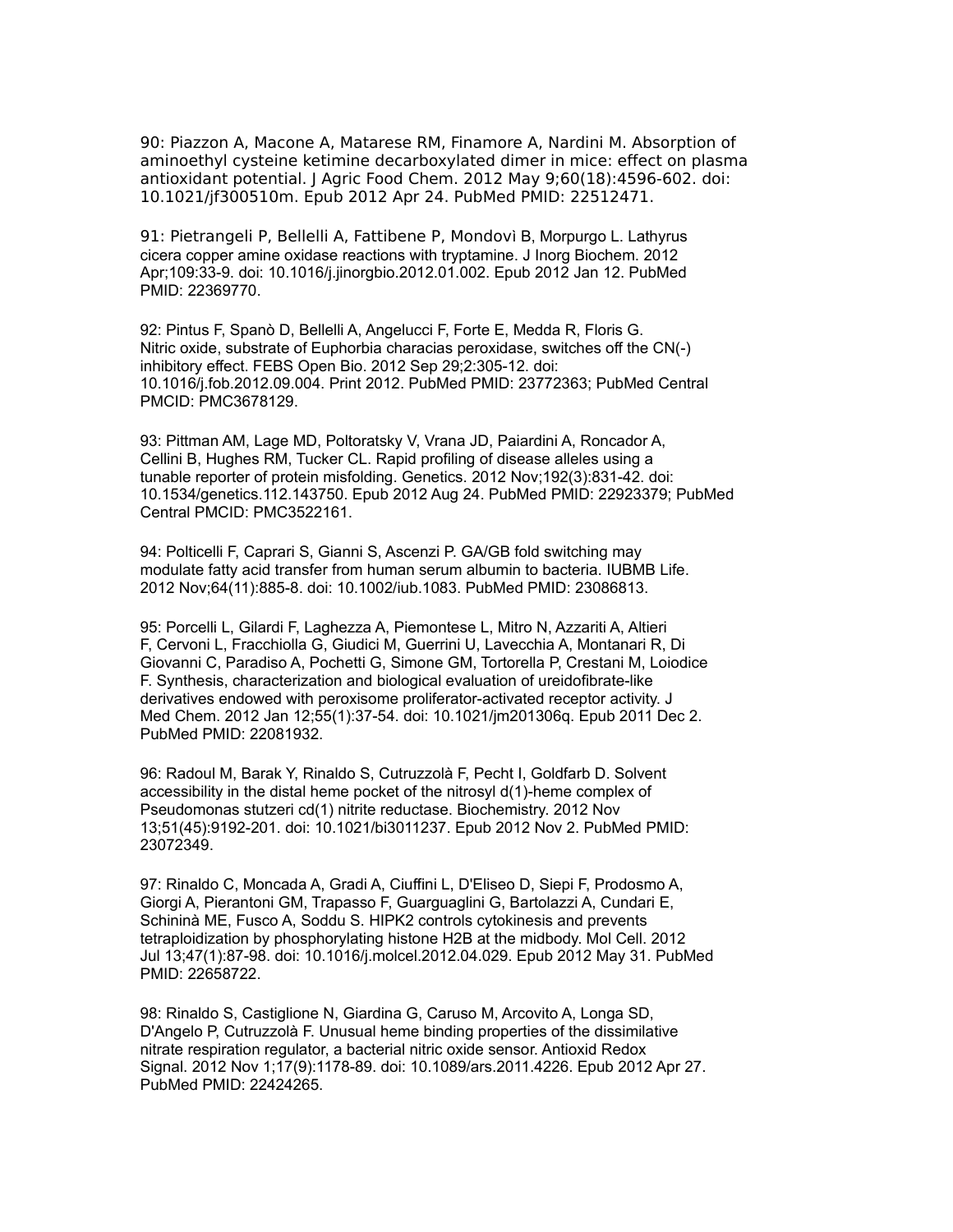99: Roscioli E, Di Francesco L, Bolognesi A, Giubettini M, Orlando S, Harel A, Schininà ME, Lavia P. Importin-β negatively regulates multiple aspects of mitosis including RANGAP1 recruitment to kinetochores. J Cell Biol. 2012 Feb 20;196(4):435-50. doi: 10.1083/jcb.201109104. Epub 2012 Feb 13. PubMed PMID: 22331847; PubMed Central PMCID: PMC3283988.

100: Saccoccia F, Di Micco P, Boumis G, Brunori M, Koutris I, Miele AE, Morea V, Sriratana P, Williams DL, Bellelli A, Angelucci F. Moonlighting by different stressors: crystal structure of the chaperone species of a 2-Cys peroxiredoxin. Structure. 2012 Mar 7;20(3):429-39. doi: 10.1016/j.str.2012.01.004. PubMed PMID: 22405002; PubMed Central PMCID: PMC3299984.

101: Saccoccia F, Angelucci F, Boumis G, Brunori M, Miele AE, Williams DL, Bellelli A. On the mechanism and rate of gold incorporation into thiol-dependent flavoreductases. J Inorg Biochem. 2012 Mar;108:105-11. doi: 10.1016/j.jinorgbio.2011.11.005. Epub 2011 Nov 27. PubMed PMID: 22166353; PubMed Central PMCID: PMC3396563.

102: Saliola M, Tramonti A, Lanini C, Cialfi S, De Biase D, Falcone C. Intracellular NADPH levels affect the oligomeric state of the glucose 6-phosphate dehydrogenase. Eukaryot Cell. 2012 Dec;11(12):1503-11. doi: 10.1128/EC.00211-12. Epub 2012 Oct 12. PubMed PMID: 23064253; PubMed Central PMCID: PMC3536282.

103: Sarti P, Forte E, Mastronicola D, Giuffrè A, Arese M. Cytochrome c oxidase and nitric oxide in action: molecular mechanisms and pathophysiological implications. Biochim Biophys Acta. 2012 Apr;1817(4):610-9. doi: 10.1016/j.bbabio.2011.09.002. Epub 2011 Sep 14. Review. PubMed PMID: 21939634.

104: Sarti P, Forte E, Giuffrè A, Mastronicola D, Magnifico MC, Arese M. The Chemical Interplay between Nitric Oxide and Mitochondrial Cytochrome c Oxidase: Reactions, Effectors and Pathophysiology. Int J Cell Biol. 2012;2012:571067. doi: 10.1155/2012/571067. Epub 2012 Jul 1. PubMed PMID: 22811713; PubMed Central PMCID: PMC3395247.

105: Sarti P, Arese M, Forte E, Giuffrè A, Mastronicola D. Mitochondria and nitric oxide: chemistry and pathophysiology. Adv Exp Med Biol. 2012;942:75-92. doi: 10.1007/978-94-007-2869-1\_4. Review. PubMed PMID: 22399419.

106: Sciandra F, Angelucci E, Altieri F, Ricci D, Hübner W, Petrucci TC, Giardina B, Brancaccio A, Bozzi M. Dystroglycan is associated to the disulfide isomerase ERp57. Exp Cell Res. 2012 Nov 15;318(19):2460-9. doi: 10.1016/j.yexcr.2012.07.006. Epub 2012 Jul 16. PubMed PMID: 22814252; PubMed Central PMCID: PMC3459099.

107: Sinigaglia G, Magro M, Miotto G, Cardillo S, Agostinelli E, Zboril R, Bidollari E, Vianello F. Catalytically active bovine serum amine oxidase bound to fluorescent and magnetically drivable nanoparticles. Int J Nanomedicine. 2012;7:2249-59. doi: 10.2147/IJN.S28237. Epub 2012 May 3. PubMed PMID: 22619559; PubMed Central PMCID: PMC3356201.

108: Sorrentino S, Bucciarelli T, Corsaro A, Tosatto A, Thellung S, Villa V, Schininà ME, Maras B, Galeno R, Scotti L, Creati F, Marrone A, Re N, Aceto A, Florio T, Mazzanti M. Calcium binding promotes prion protein fragment 90-231 conformational change toward a membrane destabilizing and cytotoxic structure.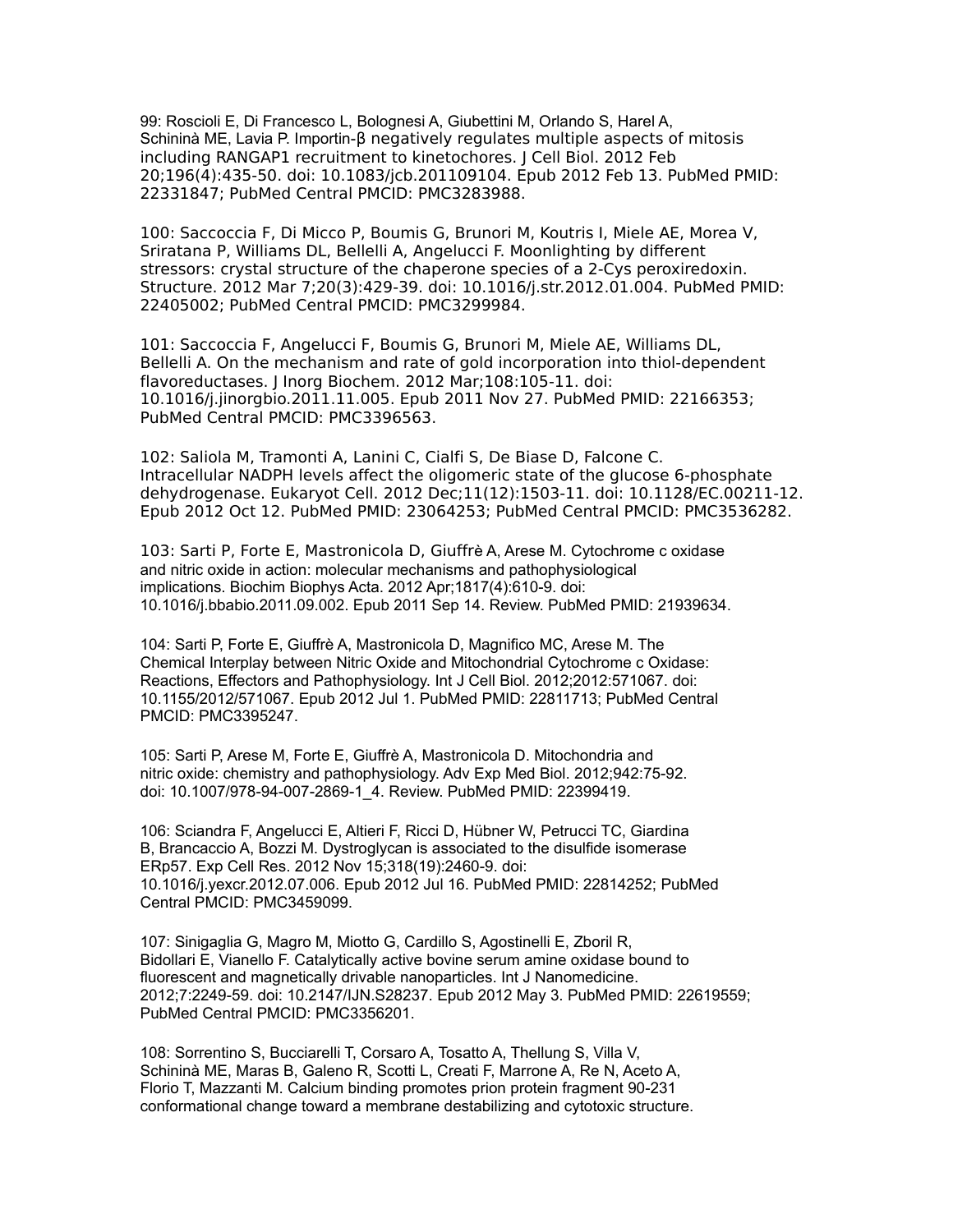PLoS One. 2012;7(7):e38314. doi: 10.1371/journal.pone.0038314. Epub 2012 Jul 11. PubMed PMID: 22811758; PubMed Central PMCID: PMC3394757.

109: Sosna M, Bonamore A, Gorton L, Boffi A, Ferapontova EE. Direct electrochemistry and Os-polymer-mediated bioelectrocatalysis of NADH oxidation by Escherichia coli flavohemoglobin at graphite electrodes. Biosens Bioelectron. 2013 Apr 15;42:219-24. doi: 10.1016/j.bios.2012.10.094. Epub 2012 Nov 7. PubMed PMID: 23208089.

110: Spadaccio C, Di Domenico F, Perluigi M, Lusini M, Giorgi A, Schininà ME, Blarzino C, Covino E, Chello M, Coccia R. Serum proteomics in patients with diagnosis of abdominal aortic aneurysm. Cardiovasc Pathol. 2012 Jul-Aug;21(4):283-90. doi: 10.1016/j.carpath.2011.09.008. Epub 2011 Nov 21. PubMed PMID: 22104004.

111: Stoppoloni D, Politi L, Dalla Vedova P, Messano M, Koverech A, Scandurra R, Scotto d'Abusco A. L-carnitine enhances extracellular matrix synthesis in human primary chondrocytes. Rheumatol Int. 2013 Sep;33(9):2399-403. doi: 10.1007/s00296-012-2373-9. Epub 2012 Mar 27. PubMed PMID: 22451022.

112: Sultana R, Perluigi M, Allan Butterfield D. Lipid peroxidation triggers neurodegeneration: a redox proteomics view into the Alzheimer disease brain. Free Radic Biol Med. 2013 Sep;62:157-69. doi: 10.1016/j.freeradbiomed.2012.09.027. Epub 2012 Oct 5. Review. PubMed PMID: 23044265; PubMed Central PMCID: PMC3573239.

113: Tabbene O, Gharbi D, Slimene IB, Elkahoui S, Alfeddy MN, Cosette P, Mangoni ML, Jouenne T, Limam F. Antioxidative and DNA protective effects of bacillomycin D-like lipopeptides produced by b38 strain. Appl Biochem Biotechnol. 2012 Dec;168(8):2245-56. doi: 10.1007/s12010-012-9933-z. Epub 2012 Oct 12. PubMed PMID: 23065405.

114: Tavladoraki P, Cona A, Federico R, Tempera G, Viceconte N, Saccoccio S, Battaglia V, Toninello A, Agostinelli E. Polyamine catabolism: target for antiproliferative therapies in animals and stress tolerance strategies in plants. Amino Acids. 2012 Feb;42(2-3):411-26. doi: 10.1007/s00726-011-1012-1. Epub 2011 Aug 28. Review. PubMed PMID: 21874532.

115: Trnková L, Ricci D, Grillo C, Colotti G, Altieri F. Green tea catechins can bind and modify ERp57/PDIA3 activity. Biochim Biophys Acta. 2013 Mar;1830(3):2671-2682. doi: 10.1016/j.bbagen.2012.11.011. Epub 2012 Nov 28. PubMed PMID: 23201203.

116: Vannucci L, Falvo E, Fornara M, Di Micco P, Benada O, Krizan J, Svoboda J, Hulikova-Capkova K, Morea V, Boffi A, Ceci P. Selective targeting of melanoma by PEG-masked protein-based multifunctional nanoparticles. Int J Nanomedicine. 2012;7:1489-509. doi: 10.2147/IJN.S28242. Epub 2012 Mar 16. PubMed PMID: 22619508; PubMed Central PMCID: PMC3356193.

117: Wong CM, Bansal G, Pavlickova L, Marcocci L, Suzuki YJ. Reactive oxygen species and antioxidants in pulmonary hypertension. Antioxid Redox Signal. 2013 May 10;18(14):1789-96. doi: 10.1089/ars.2012.4568. Epub 2012 Jul 11. Review. PubMed PMID: 22657091; PubMed Central PMCID: PMC3619148.

118: Wong CM, Bansal G, Marcocci L, Suzuki YJ. Proposed role of primary protein